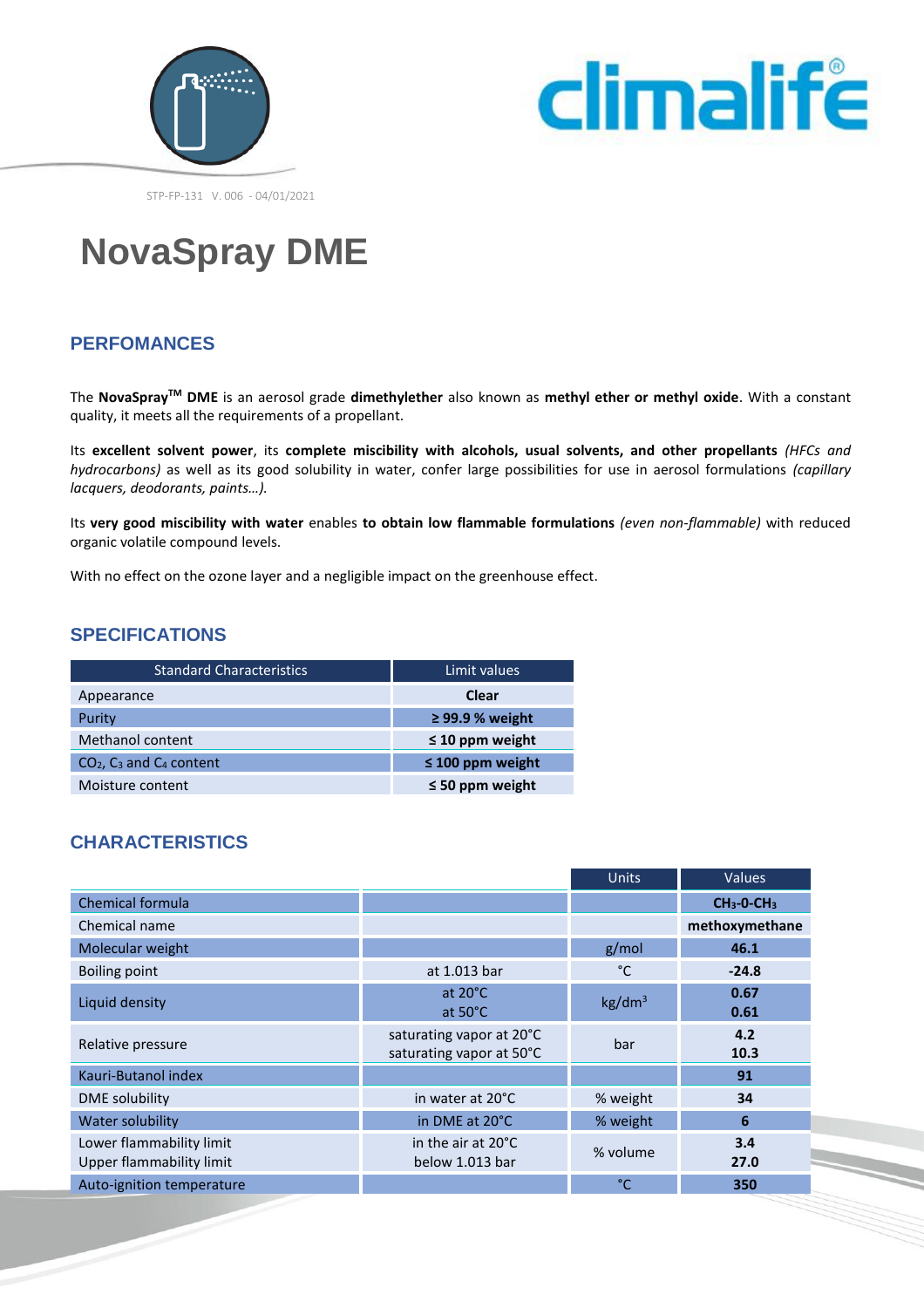



**NovaSpray DME**

## **PACKAGING**

|                                | <b>Bottles</b> |       | Container | <b>Bulk</b> |
|--------------------------------|----------------|-------|-----------|-------------|
| Capacity (liter)               | 26             | 88    | 930       |             |
| Tare (kg)                      | 16             | 38    | 460       |             |
| Load (kg)                      | 15             | 50    | 530       |             |
| Diameter (mm)                  | 300            | 300   | 860       |             |
| Height (mm)                    | 630            | 1530  | 2330      | 5 to 20 T   |
| Outflow external diameter (mm) | 21.7           | 21.7  | 26.1      |             |
| Tap: left pitch (mm)           | 1.814          | 1.814 | 1.814     |             |
| Test pressure (bar)            | 30             | 33    | 33        |             |

Packaging technical characteristics are available upon request to the commercial department.

Feasibility of filling packaging of the customers if they are in conformity with the legislation.

Contact us for any other specific packaging.

## **STORAGE AND SHELF LIFE**

#### **Précautions for handling and storage :**

#### **French plants are controlled by the regulation of listed Establishments and have to comply with it** *(or with the local legislation).*

- All packaging will be stored in a dry, well ventilated, easily accessible place, sheltered from sunlight and bad weather, away from any ignition source.
- It is recommended to store all packaging either in a specific place or isolated and sheltered by a fence.
- All packaging and piping will be grounded to discharge static electricity.
- Leak detectors, put at ground level, will be connected to an audible alarm, which will trigger in the event of leaks.
- The whole equipment will be tested with an appropriate leak detector before use.
- Material and electrical equipment in an explosive atmosphere will comply with the regulations *(grounding, equipotential bonding, ATEX material).*

#### **Climalife can study the set up and assembling of your storage tanks, piping, and pumps, according to the prevailing regulations**